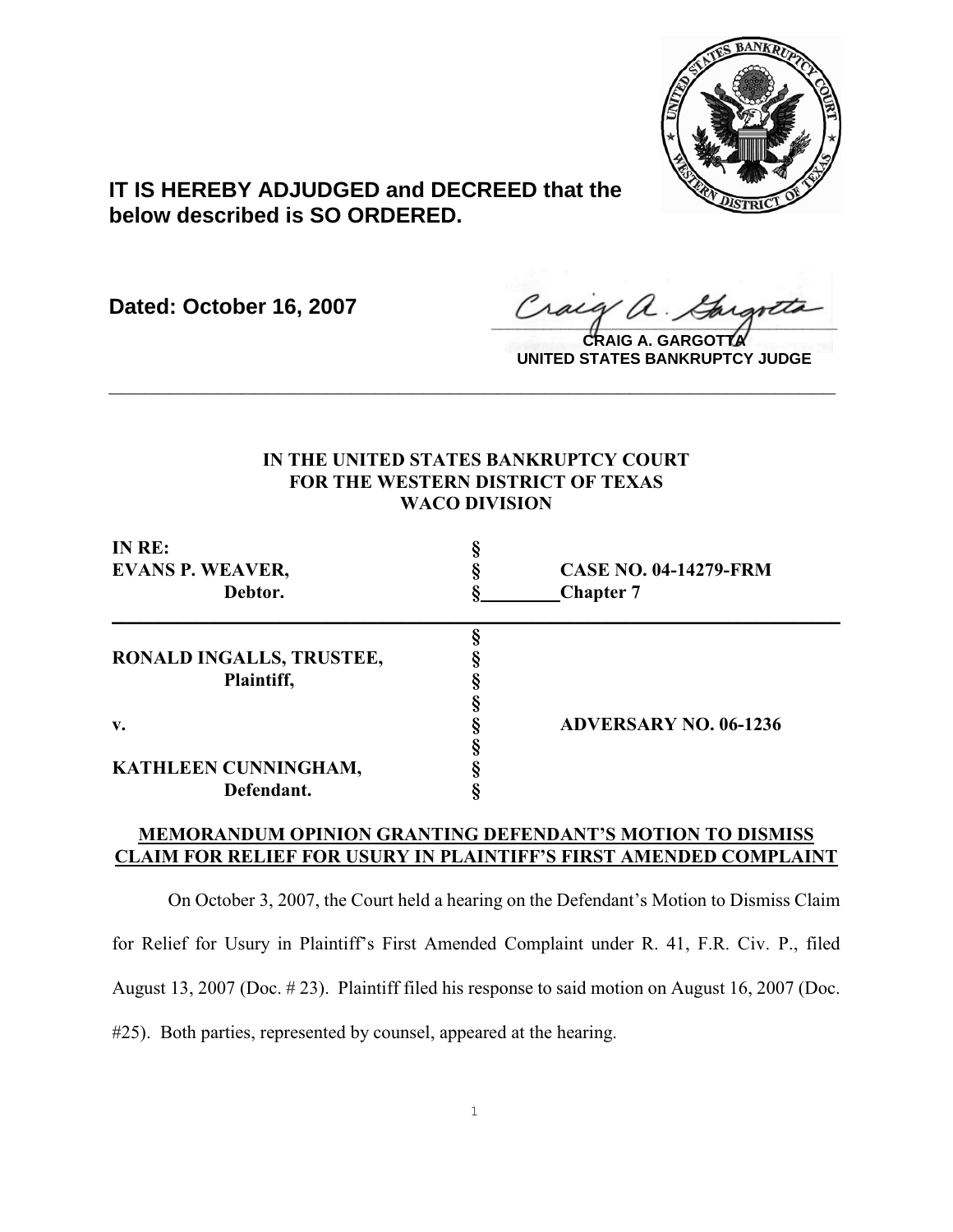Defendant Cunningham moves for dismissal of Plaintiff Trustee's "counterclaim for usury" made in Plaintiff's First Amended Complaint on two grounds. First, Defendant asserts that Plaintiff has wrongly cast himself as a defendant asserting a counterclaim for usury, when in fact, Plaintiff is the plaintiff in this suit. If Plaintiff desires to assert usury, Defendant argues Plaintiff should do so as a direct claim for relief against Defendant. Second, no matter how the alleged claim is brought, Defendant asserts that any claim for usury is barred due to Plaintiff's failure to comply with Texas Finance Code § 305.006(b) in that Plaintiff failed to give Defendant the required notice and right to cure the alleged usury violation, thus preventing pursuit of this claim.

Plaintiff argues that because the parties have agreed to try the merits of Defendant's claim filed in the bankruptcy case, with such claim being the functional equivalent of a complaint by Defendant, Plaintiff, now in the position of a defendant, can assert a counterclaim in response to the merits of the claim. Plaintiff argues that because the counterclaim arises out of the same note and written agreement and loan transactions that form the basis of Defendant's claim, he must bring the counterclaim now because it is compulsory under Federal Rules of Bankruptcy Procedure 7013. Plaintiff asserts that case authority supports this procedure.

The Court has subject matter jurisdiction of the parties' dispute pursuant to 28 U.S.C. § 1334 and § 157. The matter is a core contested proceeding pursuant to 28 U.S.C. § 158(b)(2)(A) (matters concerning the administration of the estate) and (b)(2)(O) (other proceedings affecting the liquidation of assets of the estate). The following represents the Court's findings of fact and conclusions of law made pursuant to Federal Rules of Bankruptcy Procedure 7052 and 9014. Where appropriate, a finding of fact shall be construed to be a conclusion of law, and vice versa.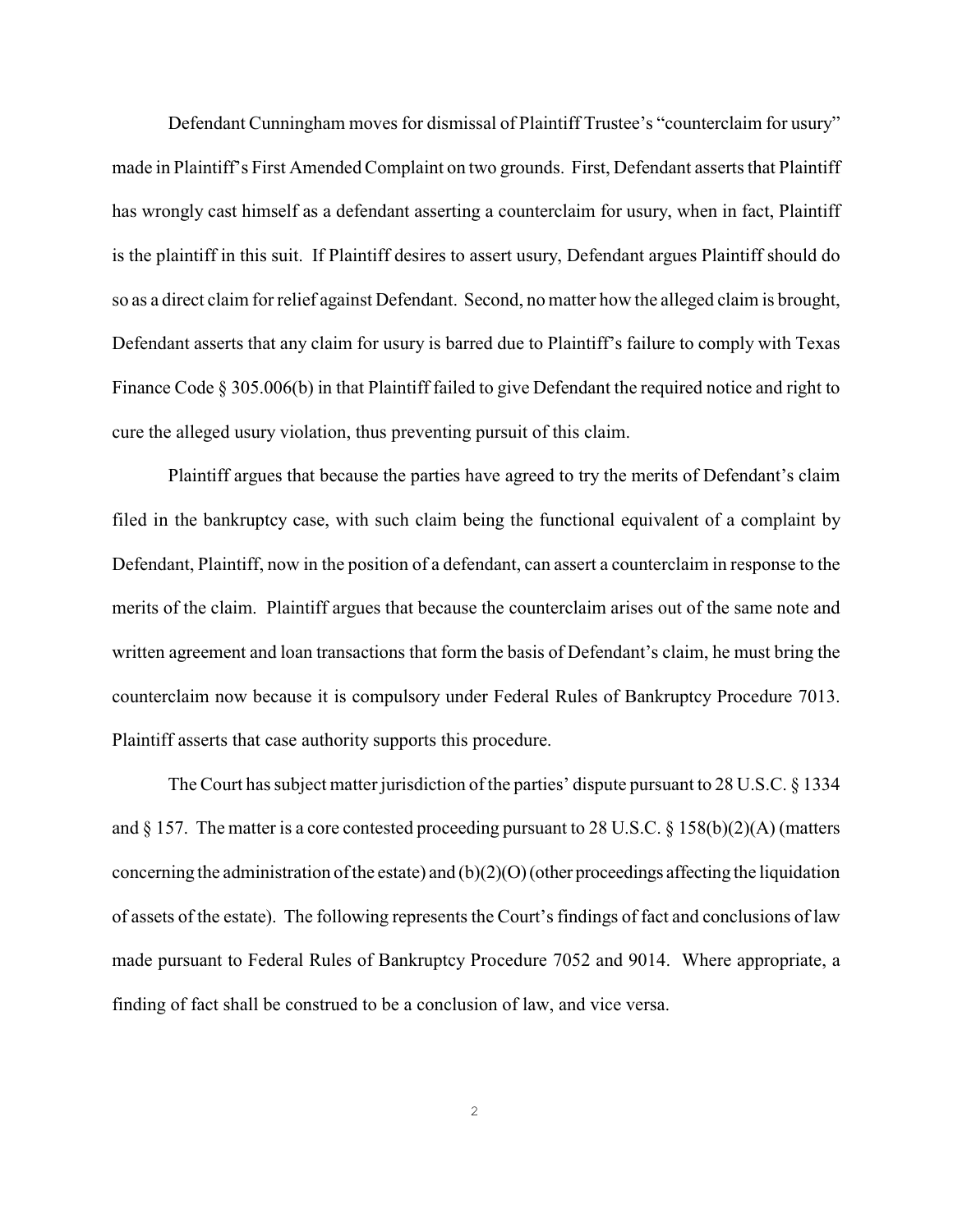#### Findings of Fact

1. Debtor filed a voluntary petition for relief under chapter 11 of the Bankruptcy Code on August 19, 2004 and converted the case to a chapter 7 on July 11, 2005.

2. Defendant filed her proof of claim on November 19, 2005, asserting a claim for \$37,500 secured and \$51,780 unsecured nonpriority, for a total of \$89,280 plus interest. This is the claim giving rise to the alleged usury claim.

3. On April 24, 2007, Plaintiff filed his Motion for Leave to File First Amended Complaint, to which Defendant filed a response on May 4, 2007. The parties' agreed order on this motion was entered on July 9, 2007. The terms of this agreed order preserved the right of Defendant to challenge, as she has in this motion to dismiss, Plaintiff's counterclaim for usury. The agreed order also determined that "plaintiff's objection in its complaint to the defendant's proof of claim shall be determined in conjunction with the final resolution of any other claims/counterclaims that are the subject of the plaintiff's complaint."

4. Defendant filed an Amended Proof of Claim on May 4, 2007 for the unsecured amount of \$32,041.66. In the amended claim, for the three loans at issue, Defendant waives provisions that she describes could be construed as usurious and deletes all claims for money related to such provisions.

5. Plaintiff's First Amended Complaint was filed on July 13, 2007.

6. Thereafter, Defendant filed the pending motion to dismiss the counterclaim for usury, and Plaintiff responded in opposition to said motion to dismiss.

### Conclusions of Law

Plaintiff asserts that because the alleged claim for usury arose in 2004, the date of the loan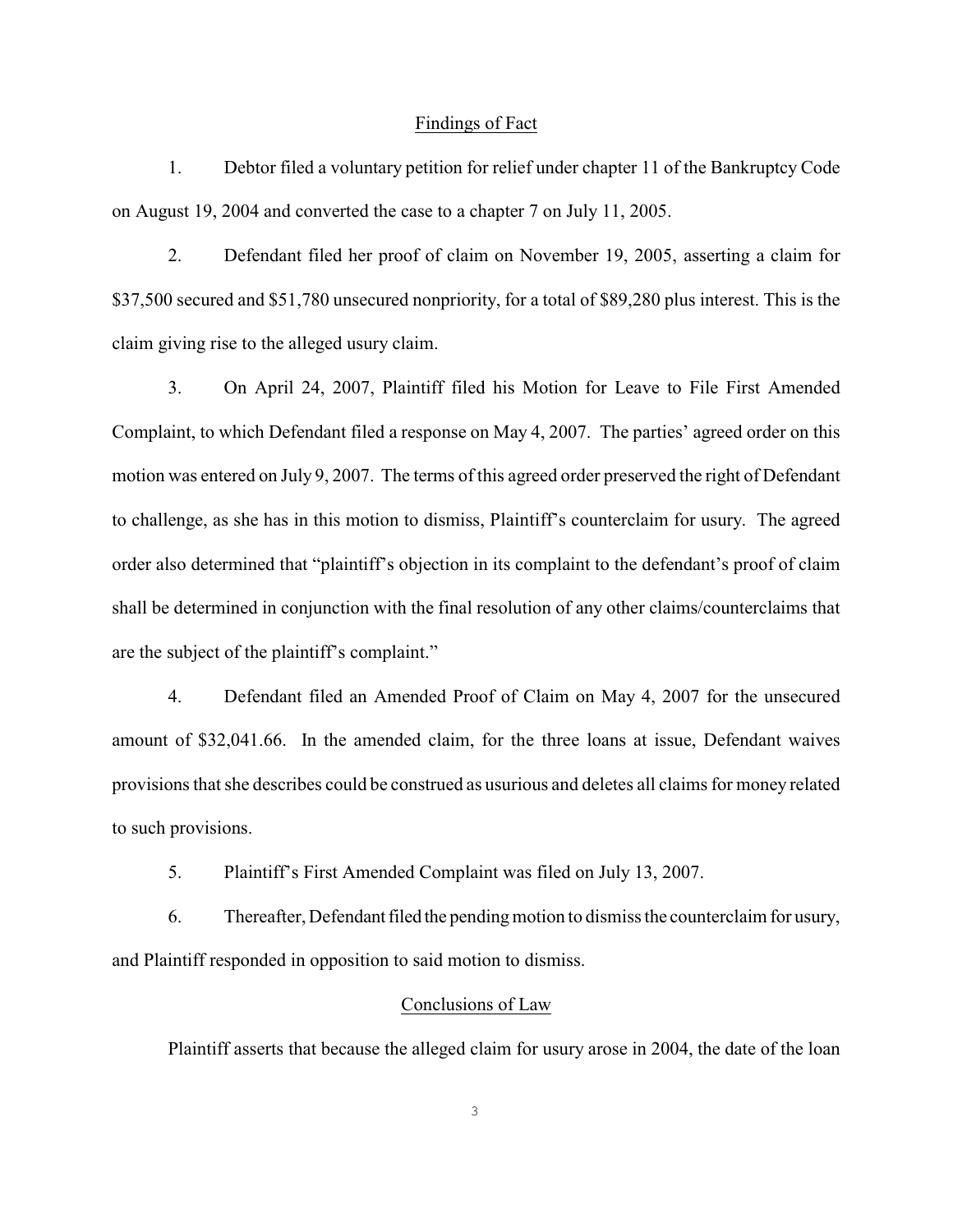transactions at issue, his counterclaim for usury is not affected by the change to Texas Finance Code § 305.006, specifically, the amendment to § 305.006(d) effective September 1, 2005. Plaintiff argues that the pre-September 2005 version of the statute applies here. Prior to this amendment, § 305.006(d) specifically stated that the notice and cure provisions contained in §§ 305.006(b) and (c) did not apply to "a defendant filing a counterclaim action alleging usurious interest in an original action by a creditor." After the September 2005 amendment, a defendant filing a counterclaim in an original action by a creditor must first provide notice and a 60-day opportunity to the creditor to correct the violation, and if corrected, the creditor avoids liability.

The Court could find no case decision determining the application of  $\S$  305.006(d). However, the Court need not decide whether the original or amended version of this subsection applies because the wording of neither version fits the situation presented. Both the original and amended versions refer to a defendant filing a counterclaim for usury in an original action by a creditor. The creditor, Defendant, did file a proof of claim in the bankruptcy case; however, this filing of a claim is not an "original action" within the meaning of this subsection. Plaintiff brought the original action, this adversary proceeding. Plaintiff's procedure by which he amended his complaint to add the objection to the claim is sufficient. *See In re Kelton Motors Inc.*, 121 B.R. 166, 183 -184 (Bankr. D. Vt. 1990) ("All Trustee has to do is simply amend its Amended Complaint to join an objection to USAC's and Dartmouth's proof of claims, or, alternatively, object to their proof of claims and a file a new adversary proceeding with the same or similar counts."). Subsection 305.006(d) does not apply, instead, §§ 305.006(b) and (c) apply.

 "Statutory interpretation is a matter of law." *Howard v. East Texas Baptist University,* 122 S.W.3d 407, 410 (Tex. App.-Texarkana 2003, no pet.). "[I]t is cardinal law in Texas that a court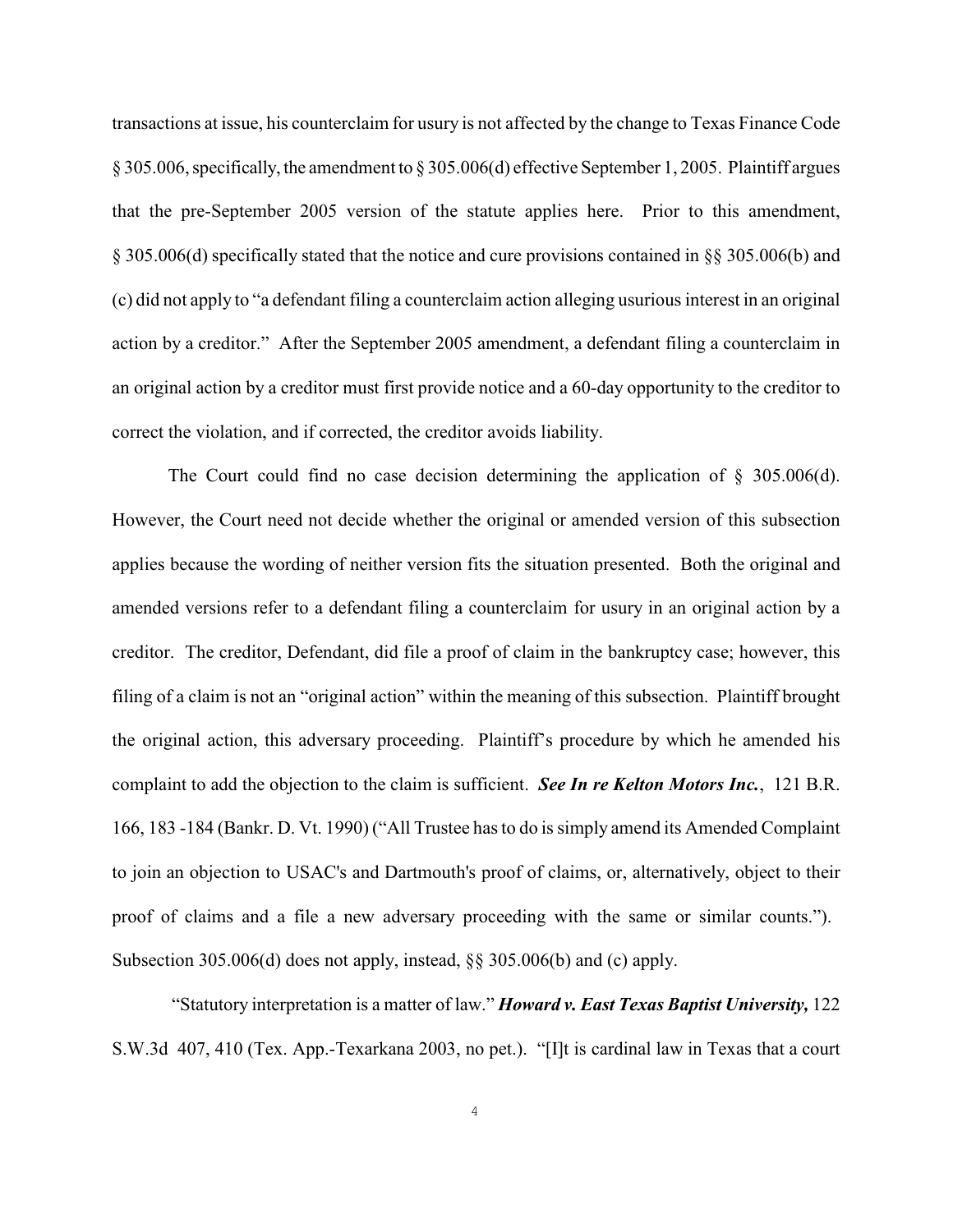construes a statute, 'first, by looking to the plain and common meaning of the statute's words.' If the meaning of the statutory language is unambiguous, we adopt, with few exceptions, the interpretation supported by the plain meaning of the provision's words and terms.*" In re CPDC, Inc*., 337 F.3d 436, 442 (5<sup>th</sup> Cir. 2003) (quoting *Fitzgerald v. Advanced Spine Fixation Sys.*, 996 S.W.2d 864, 865 (Tex.1999) (quoting *Liberty Mut. Ins. Co. v. Garrison Contractors*, 966 S.W.2d 482, 484 (Tex.1998))), *see also* Tex. Gov't Code Ann. § 312.002(a) (Vernon 2005) ("words should be given their ordinary meaning"). Thus,"[t]he primary rule in statutory interpretation [is] that a court must give effect to legislative intent." *In re CPDC, Inc*. 337 F.3d at 446 (quoting *Crown Life Ins. Co. v. Casteel*, 22 S.W.3d 378, 383 (Tex.2000) (citing *Tex. Gov't Code Ann*. § 312.005 (Vernon  $1998$ <sup> $1$ </sup>)). "The Texas legislature intended cure provisions in the usury statute to encourage self-correction by lenders of known usury violations so that they could avoid being sued." *Id.* (citing *Jim Walter Homes, Inc. v. Gibbens*, 608 S.W.2d 706, 712 (Tex. Civ. App.-San Antonio 1980, writ ref'd n.r.e.)).

A bankruptcy court, dealing with the ability of a creditor to correct a usury violation within 60 days of the creditor's discovery of it pursuant to Texas Finance Code § 305.103, noted that "[t]he procedure under which lenders may avoid liability for a usurious transaction through the issuance of a correction letter is a relatively new concept in Texas and represents a dramatic shift from prior law. The first correction statute was adopted in 1993 in a stated attempt to moderate the nature of Texas usury laws which were viewed by business interests as unusually harsh." *In re Kemper*, 263 B.R. 773, 782-783 (Bankr. E.D. Tex. 2001). The *Kemper* court noted that should a creditor never discover nor acknowledge a usury violation, or take corrective action under § 305.103, the creditor

This Government Code subsection remains the same today, requiring that "a court shall diligently attempt to ascertain legislative 1 intent and shall consider at all times the old law, the evil, and the remedy." *Tex. Gov't Code Ann*. § 312.005 (Vernon 2005).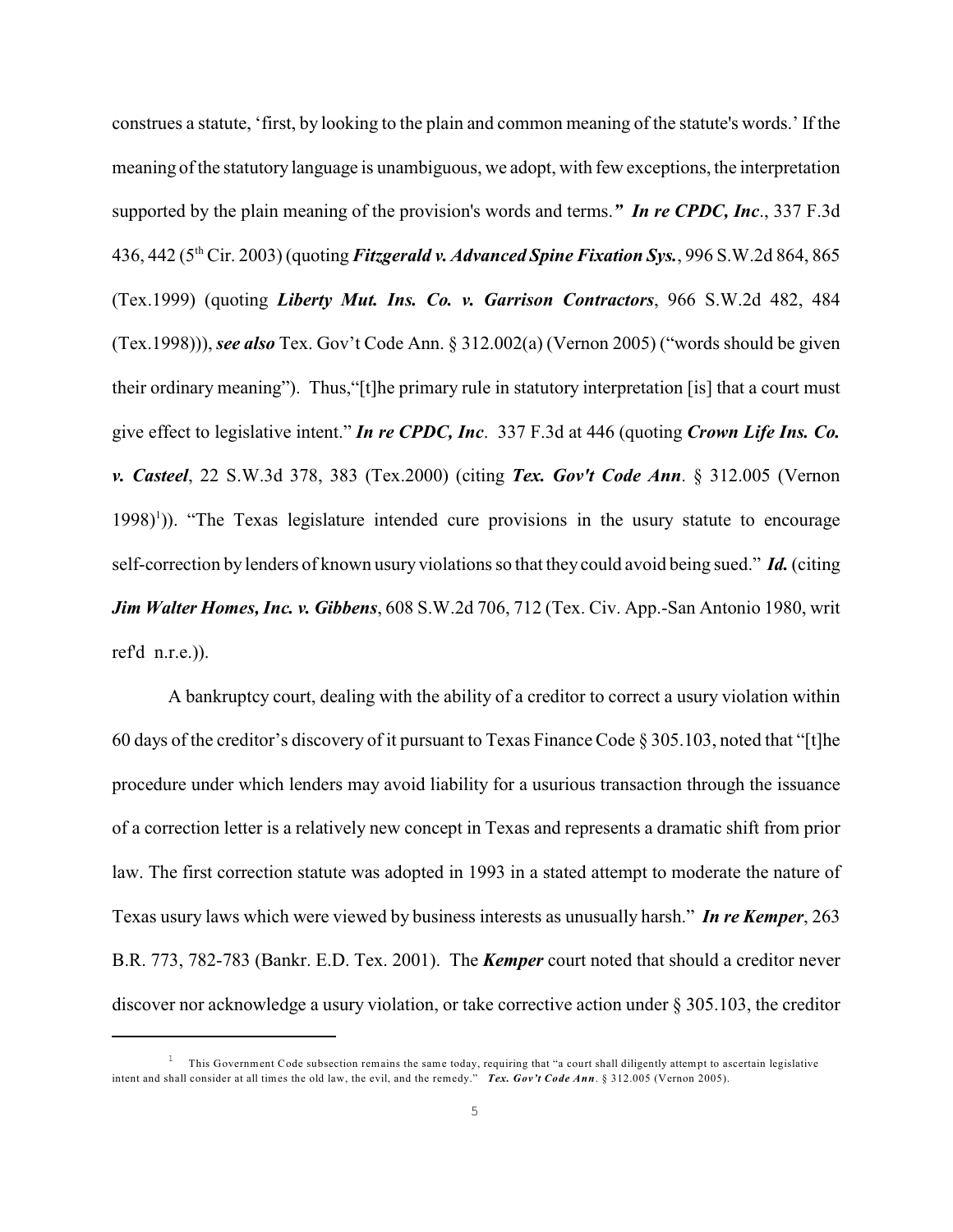is given another opportunity to avoid liability under § 305.006, a section added to the Texas Finance Code in 1999. *Id.* at 784. Section 305.006, now "offers an offending party yet another opportunity to escape liability for a usury violation by issuing a post-notice correction under the provisions of Tex. Fin. Code § 305.006(c)." The court noted that this added statute releases the offending party from the strict time requirements otherwise imposed by  $\S$  305.103(a), if after receipt of the mandatory written notice of the violation from the obligor required by  $\S 305.006(b)$ , the creditor corrects the violation and thereby removes liability. *Id.* The court noted that another section added in 1999, § 305.007, removes any claim for common law penalties for usury, thus, the only penalties remaining available are set forth in chapter 305. *Id.*

A Texas state court has considered nearly the same issue. *Sotelo v. Interstate Fin. Corp.*, 224 S.W.3d 517, 519-20 (Tex. App.-El Paso 2007, no pet.). The *Sotelo* court determined whether, despite a creditor's failure to timely act under § 305.103, which gives the creditor 60 days to act from the date of discovery of the violation, the creditor could still be relieved from liability by complying with §§ 305.006 (b) and (c). *Id.* Although § 305.006(b) does not specifically so allow, the trial court had abated the suit to allow the plaintiff obligor to send notice of the usury claim to the creditor under § 305.006(b), and less than 60 days thereafter, the creditor sent a corrective letter deleting all allegedly usurious amounts. *Id.* at 519. The obligor argued that, despite the existence of the § 305.006 subsections, the creditor was still liable because of its failure to take corrective action by the deadline stated in § 305.103, or 60 days from the date it was put on notice of the usury claim by the filing of her amended petition making said claim. *Id.* The court disagreed with the obligor, and allowed the creditor to take advantage of the § 305.006 alternate method of correcting a usury violation. *Id.* at 521. The *Sotelo* court stated: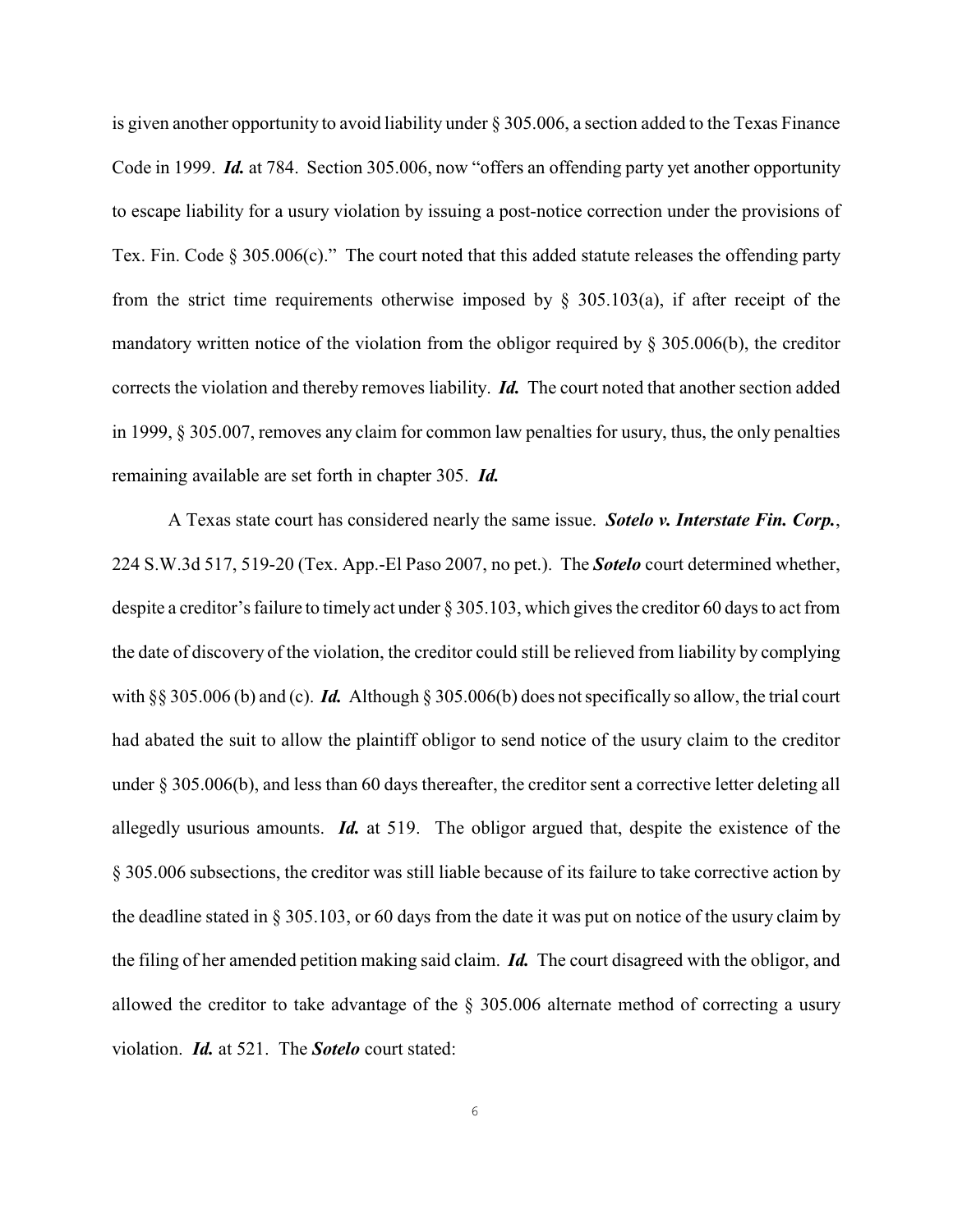Our primary goal when construing a statute is to ascertain and give effect to the Legislature's intent. We begin by construing statutes as written and, if possible, ascertain intent from the statutory language. We may also consider other factors such as the object the statute seeks to obtain, legislative history, and the consequences of a particular action. In addition, we must always consider a statute as a whole and attempt to give effect to all of its provisions.

When we apply these principles of statutory construction, IFC's February 16, 2005, correction letter was effective under section 305.006. By the plain language of the statute, a creditor has sixty days, "beginning on the date the notice is received," in which to effect a correction. It is also our opinion that the Legislature's goal in enacting these provisions was to encourage creditors to amend usurious contracts in the borrower's favor. In a case where the creditor unilaterally discovers that a promissory note is usurious, the correction can be made under section 305.103. In a case where the borrower discovers the excessive interest and intends to file suit, the creditor can correct under section 305.006 after the borrower sends the required notice and before he files suit.

#### *Id.* at 522 (internal citations omitted).

The court noted that any other decision would render the § 305.006 sections ineffective and would relieve an obligor of his mandatory requirement to notify the creditor and provide the opportunity of correction. *Id.* Additionally, because "[t]he Texas usury statutes impose often draconian penalties upon those creditors who violate them, [p]resumably, the Legislature's purpose behind such penalties was not to award unwarranted "windfalls" to fortuitous debtors or to unfairly penalize well-intentioned creditors for careless or unknowing mistakes . . . but rather to dissuade unscrupulous creditors from charging usurious rates in the first instance. We believe that our construction of the relevant statutes effectuates this goal." *Id.* at 522 n.7.

Here, the applicable provisions are  $\S$  305.006(b) and (c). Following the procedure set forth in § 305.005(b), the obligor, Plaintiff, filed suit against the creditor, Defendant, and did not include a claim for usury. Plaintiff later moved for leave to amend his complaint to add the usury counterclaim. This motion for leave to amend provided notice to Defendant of the alleged usury